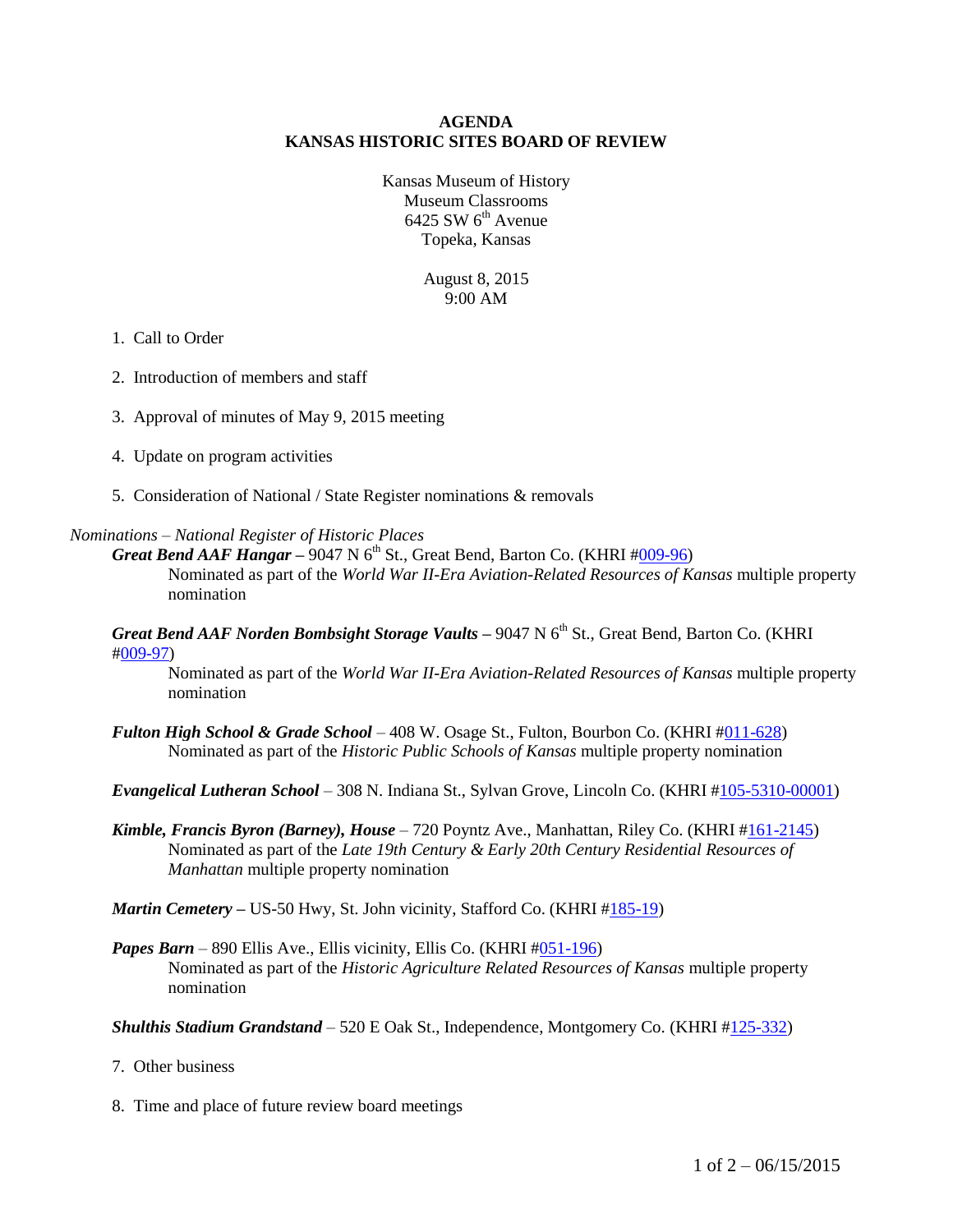November 7, 2015: Kansas Historical Society February 6, 2016: Kansas Historical Society April 30, 2016: Kansas Historical Society August 13, 2016: Kansas Historical Society November 5, 2016: Kansas Historical Society

9. Adjournment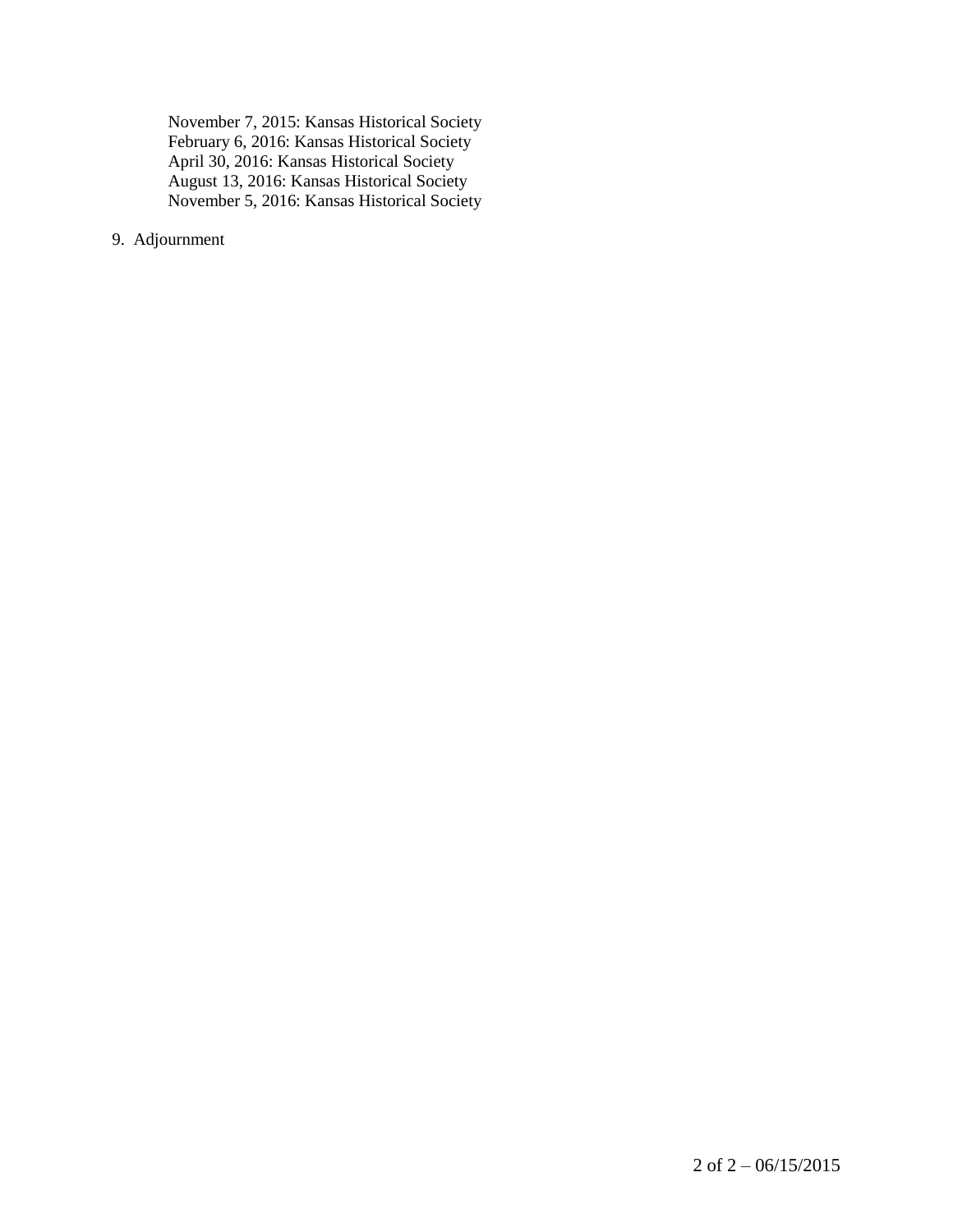# **Kansas Historic Sites Board of Review Meeting August 8, 2015 Museum Classrooms Kansas Museum of History, Topeka, KS**

#### **Board Members**

*Present:* Jennie Chinn, Sharron Hamilton, Kathryn Herzog, Samuel Passer, David Sachs, Gregory Schneider, and Margaret Wood.

*Absent:* Eric Engstrom, John Hoopes, Joseph Johnson, and Toni Stewart.

# **Staff**

*Present:* Sarah Hunter, Kristen Johnston, Marsha Longofono, Amanda Loughlin, Katrina Ringler, and Patrick Zollner.

#### **Proceedings**

In Chairman Eric Engstrom's absence, Gregory Schneider called the meeting to order at 9:04 A.M. and asked for introductions from the board and staff members.

#### **Approval of Minutes**

The board approved the meeting minutes of May 9, 2015.

# **Executive Director's Report**

Jennie Chinn gave a legislative update, noting that when the current legislative session ended, lawmakers empowered Gov. Brownback to make additional cuts of \$50 million. The Kansas Historical Society received a reduction of \$800,000 in state general funds for FY 2016. This is a large adjustment for an agency of our size, and we are still assessing the impact on our programs. Chinn announced a 2-day bus trip hosted by the Kansas Historical Society and Kansas Historical Foundation called "A Taste of Wyandotte County," to be held September 25-26 in the Kansas City area. The trip will explore the area's fascinating railroad and aviation history, the stories of the native peoples, the wooded hills, lakes and delicious foods.

# **Cultural Resources Division Director's Report**

Patrick Zollner reported that since the last HSBR meeting, the National Park Service has approved 9 new listings, 3 de-listings and 1 additional documentation approval. Zollner announced that the archeology staff and the Kansas Anthropological Association jointly hosted the 40<sup>th</sup> annual Kansas Archeology Training Program field school, June 5-20 at the Kraus site 14EL313 near Hays. Participants numbered 120; they contributed more than 6,000 hours of labor. The KATP recently received an Award for Excellence in Public Education from the Society for American Archaeology.

# **NATIONAL REGISTER OF HISTORIC PLACES – NOMINATIONS**

*Producers Park Grandstand at Shulthis Stadium* – Riverside Park, Independence, Montgomery Co.

**Criterion A: Entertainment/Recreation Period of Significance: 1918-1952 Level of Significance: Local**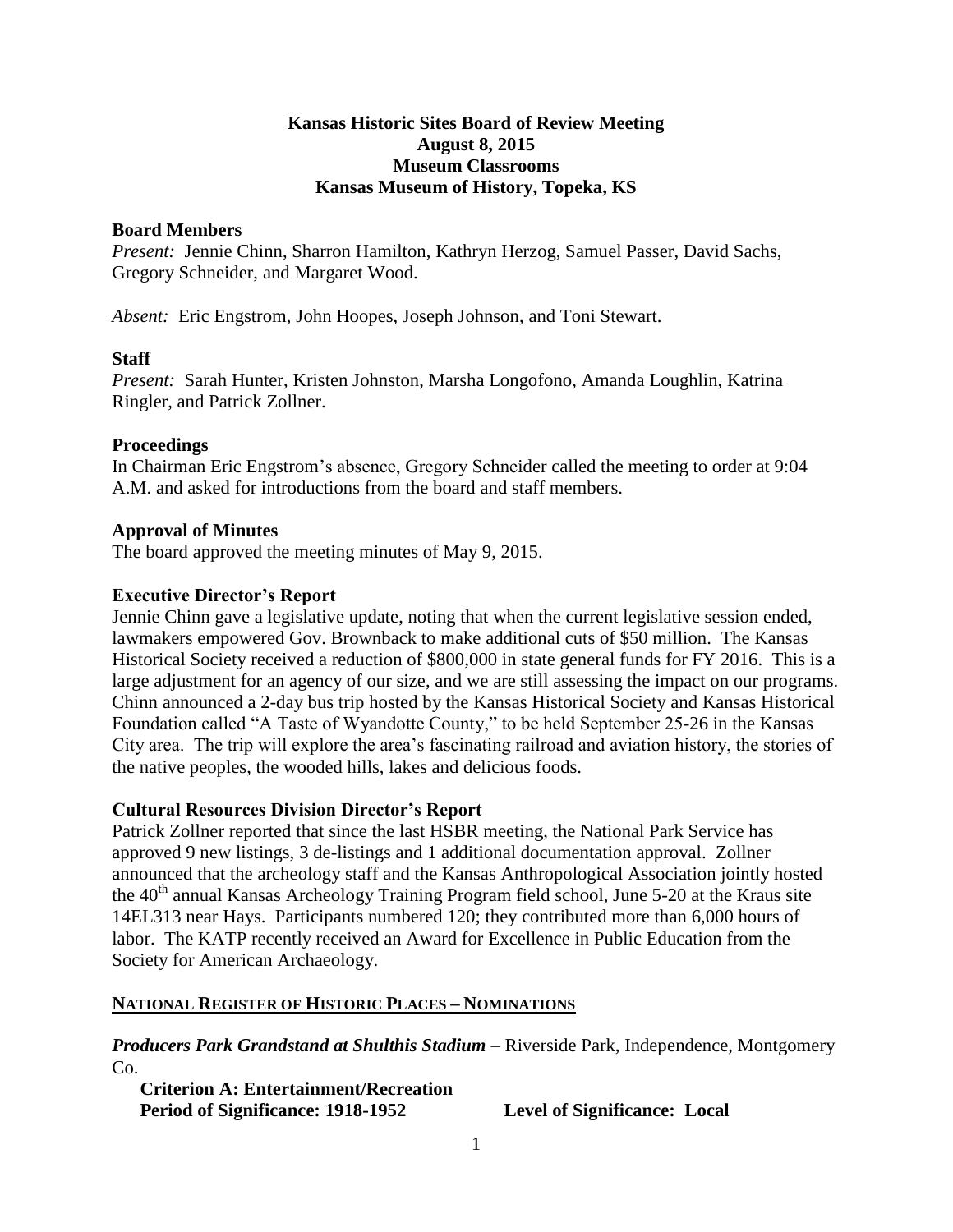#### **Resource Count: 1 contributing building**

The 1918 Producers Park Grandstand is located in the 106-acre Riverside Park in Independence. The concrete and brick wing-shaped structure occupies the southwest corner of Shulthis Stadium and is the sole remaining resource from the first night game in organized baseball history held on April 28, 1930. Mickey Mantle started his professional career as an Independence Yankee in 1949, playing for spectators in this grandstand. Throughout its history, the grandstand hosted fans of Major League baseball teams who used the stadium for their spring training. Though exhibition games were played in the stadium until 1956, the last minor league game was played here in 1952. Because the ball field and original light fixtures are no longer extant, only the grandstand itself is nominated.

*Staff comments*: Patrick Zollner reported that the nomination has been withdrawn and provided a recap of events leading up to the demolition of the grandstand on July 28, 2015 (Attachment 1). He noted that this was a very contentious issue in the local community.

*Discussion:* Kathryn Herzog commented that the Kansas Preservation Alliance worked very hard to save this building. David Sachs remarked that the structure was out of context today; the grandstand really did not have its environment anymore.

*Great Bend AAF Hangar*  $-$  9047 N  $6<sup>th</sup>$  St., Great Bend, Barton Co. **Criterion A: Military Period of Significance: 1942-1945 Level of Significance: Statewide Resource Count: 1 contributing building Nominated as part of the** *World War II-Era Aviation-Related Facilities of Kansas* **multiple property nomination**

The Great Bend Army Air Field (AAF) hangar is directly associated with the federal government's wartime aviation operations from 1939 to 1945. Constructed in 1942-1943, the concrete, wood, and metal squadron hangar was designed by the Army Corps of Engineers for the maintenance and modification of aircraft as part of a national defense strategy that placed air fields in south central and southwest Kansas. The well-preserved hangar is the oldest remaining resource from Great Bend's World War II air field and is therefore nominated as part of the *World War II-Era Aviation-Related Facilities of Kansas* multiple property nomination.

*Staff comments*: The impetus for this nomination was a Section 106 case that involves the proposed demolition of a separate National Register-eligible B-29 hangar also located at the Great Bend AAF. The proposal to demolish the building required a permit from the Federal Aviation Administration. The City of Great Bend agreed to nominate another B-29 hangar and the Norden bombsight storage vaults to mitigate the loss of the building.

Presented by: Susan Jezak Ford

*Discussion:* David Sachs asked what type of material was underneath the exterior walls covered in metal, to which Ms. Ford replied wood and concrete. Margaret Wood asked if the building continues to be used as a hangar, to which Ford replied, yes; it is the only hangar left. David Sachs remarked that he is fascinated by the wood trusses because of their scarcity; it makes this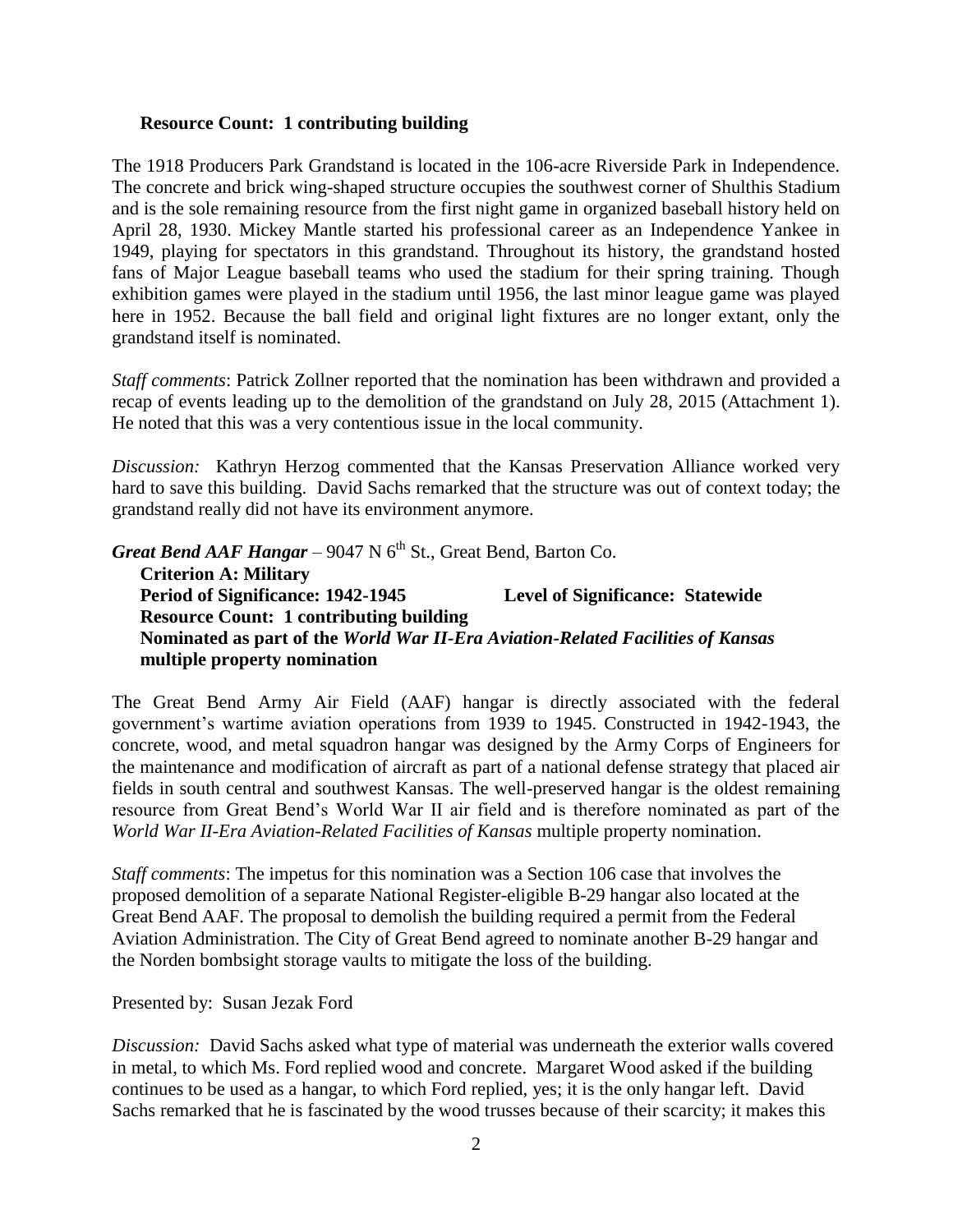different from other hangars, to which Ford replied, the metal covering protected the trusses. Patrick Zollner commented that the B-29 hangar in Pratt, KS also has fabulous clear trusses.

*Public Discussion:* Audience member, Amy Dudry, asked if airplanes are stored here by private citizens, to which Ford replied no.

Motion to approve: David Sachs Second: Margaret Wood 6 votes yes,  $\overline{1}$  abstention (Jennie Chinn<sup>1</sup>)

*Great Bend AAF Norden Bombsight Storage Vaults* – 9047 N 6<sup>th</sup> St., Great Bend, Barton Co. **Criterion A: Military Period of Significance: 1943-1945 Level of Significance: Statewide Resource Count: 2 contributing structures Nominated as part of the** *World War II-Era Aviation-Related Facilities of Kansas* **multiple property nomination**

The Great Bend Army Air Field Norden Bombsight Storage Vaults, built in 1943, are utilitarian concrete structures designed by the Army Corps of Engineers for the storage and issue of the Norden Bombsights during World War II. These vaults were constructed as part of a national defense strategy that placed air fields in south central and southwest Kansas. The structures are nominated as part of the *World War II-Era Aviation-Related Facilities of Kansas* multiple property nomination.

*Staff comments*: The impetus for this nomination was a Section 106 case that involves the proposed demolition of a separate National Register-eligible B-29 hangar also located at the Great Bend AAF. The proposal to demolish the building required a permit from the Federal Aviation Administration. The City of Great Bend agreed to nominate another B-29 hangar and the Norden bombsight storage vaults to mitigate the loss of the building.

Presented by: Susan Jezak Ford

*Discussion*: Margaret Wood asked why there were two separate nominations and why the author did not combine them into one. Ford responded that there is significant space and a road separating the buildings. Greg Schneider asked if bombs from the storage vaults were used on the planes, to which Ford responded they were taken off planes each time they landed; the purpose was to keep them secure. Jennie Chinn asked if any of these devices still exist, to which Ford replied yes; EBay has bits and pieces for sale. Katrina Ringler, KSHS Staff, commented that the Kansas Aviation Museum also has one.

Motion to approve: David Sachs Second: Samuel Passer 6 votes yes, 1 abstention

 $1$  Chinn typically abstains from voting except when a tiebreak is needed.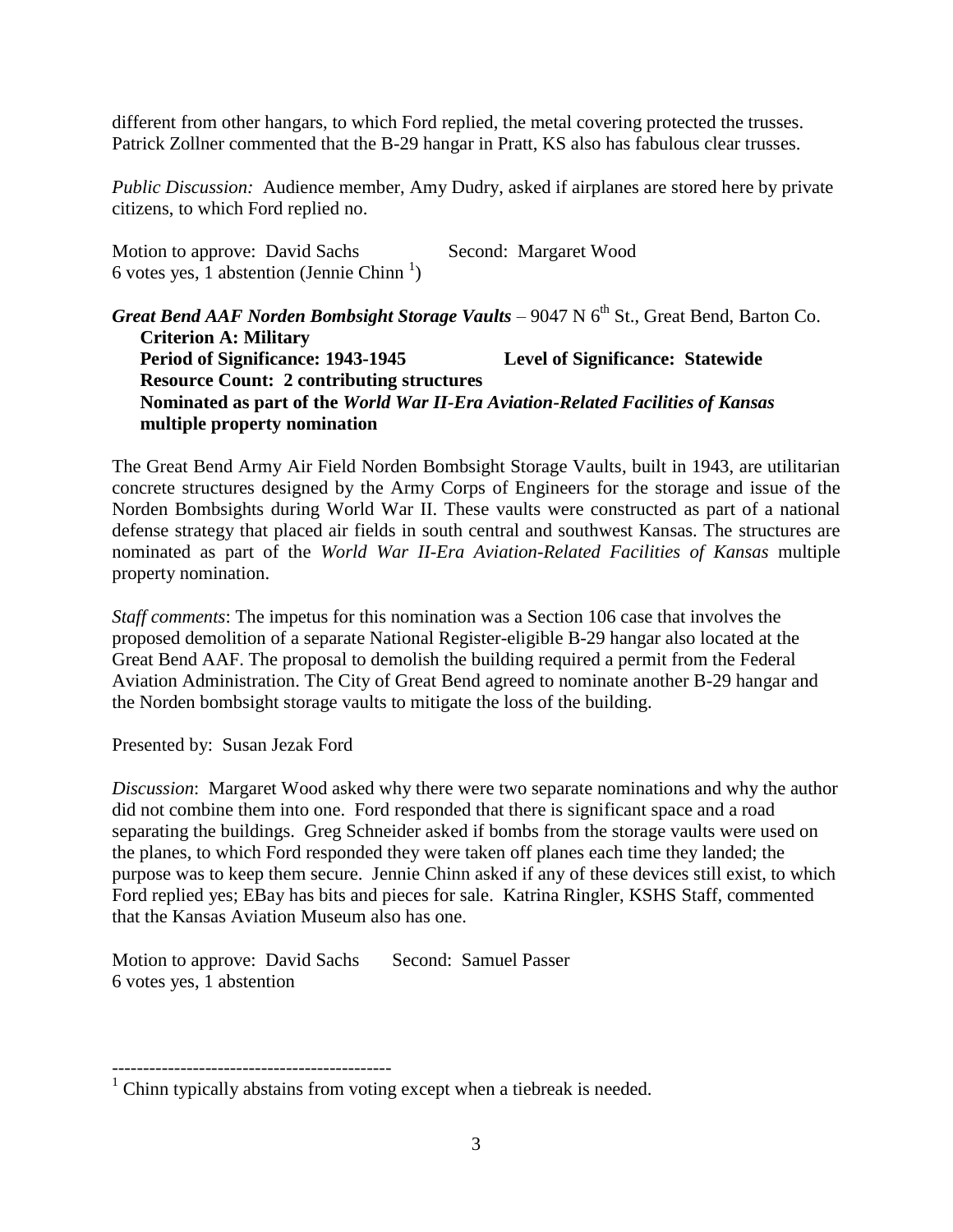*Fulton High School & Grade School* – 408 W. Osage St., Fulton, Bourbon Co. **Criterion A: Education & Government Criterion C: Architecture Period of Significance: 1917-1965 Level of Significance: Local Resource Count: 3 contributing buildings Nominated as part of the** *Historic Public Schools of Kansas* **&** *New Deal-era Resources of Kansas* **multiple property nominations**

The Fulton High School and Grade School is comprised of three buildings. Designed by Wichita architect Fred G. McCune, the 1917 Progressive Era school building is a two-story brick example of a Town Graded School, which was built during a period of standardization in the education system. In 1936 a gymnasium/auditorium was attached to the north side of the brick school. This gymnasium, constructed as part of a Works Progress Administration (WPA) project, contains salvaged limestone from the demolition of an 1882 school building at the same location. The third building at the site is a free-standing, one-story cafeteria constructed in 1964. The property functioned as a combined high school and grade school until 1966 when the high school consolidated with Fort Scott; the elementary school closed in 1978. The property is nominated as part of the *Historic Public Schools of Kansas* and *New Deal-era Resources of Kansas* multiple property nominations.

Presented by: Sarah Hunter

*Discussion*: Kathy Herzog asked what work was done in 1966, to which Kathy Talbot, nomination sponsor, replied brick repair, enclosing the stairways and providing handicap accessibility to the bathrooms. Sharron Hamilton asked if all 3 buildings are being used today, to which Talbot responded yes.

Motion to approve: Sharron Hamilton Second: Greg Schneider 6 votes yes, 1 abstention

*Evangelical Lutheran School* – 308 N. Indiana St., Sylvan Grove, Lincoln Co. **Criterion A: Social History Criterion C: Architecture Period of Significance: 1913-1965 Level of Significance: Local Resource Count: 1 contributing building and 1 contributing structure**

The Evangelical Lutheran School is located on the east edge of Sylvan Grove, directly north of the Bethlehem Lutheran Church. The two-and-a-half-story building reflects the Prairie School style of architecture and is constructed of native limestone, a common material in this area during the late 19th and early 20th centuries. The school is associated with the early German Lutheran immigrants who settled in this area, following the efforts of Christ Kruse, a railroad man from Chicago known for as a community builder and founder of Lutheran churches. The 1913 school, designed by Salina architect C.A. Smith, replaced an earlier building at the same location. The parochial school operated every year except one between 1913 and 1981. At the start of the 1918-1919 school year, Lincoln County's Council of Defense closed the Evangelical Lutheran School due to anti-German hysteria during World War I.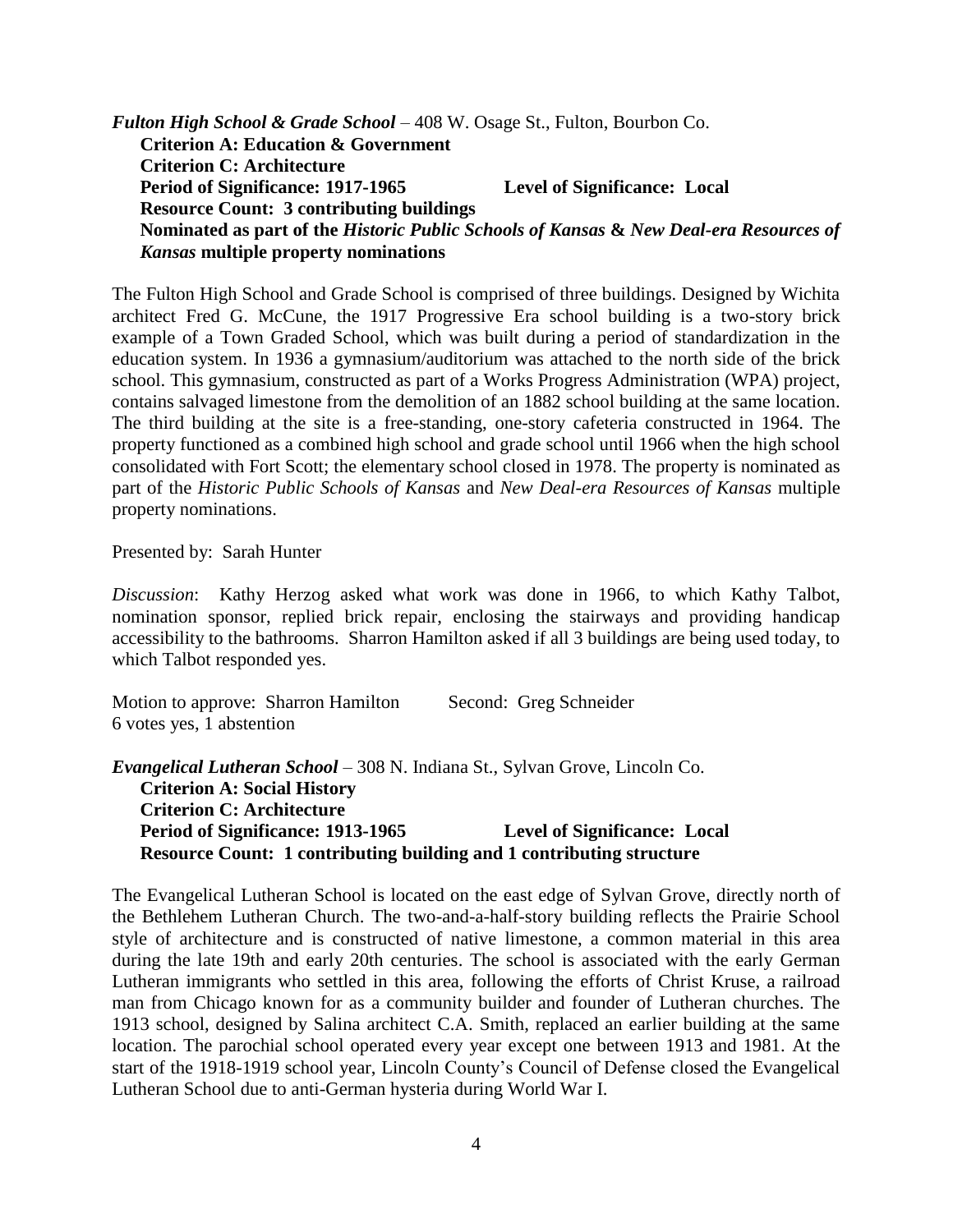Presented by: Katrina Ringler

*Discussion*: Discussion regarding prairie style influences of this building. David Sachs commented that the basement is largely below grade; he asked what it is used for, to which Terry Lilak, nomination sponsor, replied mostly storage and mechanical devices. Greg Schneider asked if the building was still being used as a school, to which Ringler responded it is used for after-school functions and as a Sunday School on weekends. Jennie Chinn asked if the furnishings in the cloakroom are original, to which Ringler replied some of them are, but we are not sure how old they are. Discussion regarding whether it is possible to search the National Register databases to find other instances of buildings being closed due to nativism, to which Jennie Chinn responded no.

| Motion to approve: Kathryn Herzog | Second: Margaret Wood |
|-----------------------------------|-----------------------|
| 6 votes yes, 1 abstention.        |                       |

*Kimble, Francis Byron (Barney), House* – 720 Poyntz Ave., Manhattan, Riley Co. **Criterion C: Architecture Period of Significance: 1897-1912 Level of Significance: Local Resource Count: 3 contributing buildings Nominated as part of the** *Late 19th Century & Early 20th Century Residential Resources of Manhattan* **multiple property nomination**

The nominated property was home to Barney Kimble and his wife, Mary Ann, from 1912 until Barney's death in 1920. It is a two-story limestone, Queen Anne (Free Classic)-style house with Colonial Revival influences. The form and layout also relate to the American Foursquare with a large hipped roof over the core of the house and smaller intersecting gables on all four sides. The nomination includes the main house and two limestone outbuildings (a stable and a barn), a grouping rarely found within the Manhattan city limits, particularly in an area that has seen growth and change throughout the 20th century. The Kimble House is nominated as part of the *Late 19 th Century & Early 20th Century Residential Resources of Manhattan* multiple property nomination for its local significance in the area of architecture as a vernacular interpretation of the later Queen Anne Free Classic style.

Presented by: Kristen Johnston

*Discussion*: David Sachs asked if there was another way to classify the building and suggested "Four Square" or "Craftsman Style Influence," to which Johnston agreed.

Motion to approve: Samuel Passer Second: Sharron Hamilton 6 votes yes, 1 abstention

*Martin Cemetery* – US-50 Highway, St. John vicinity, Stafford Co. **Criterion A: Exploration/Settlement & Ethnic Heritage: African-American Period of Significance: 1906-1954 Level of Significance: Local Resource Count: 1 contributing site**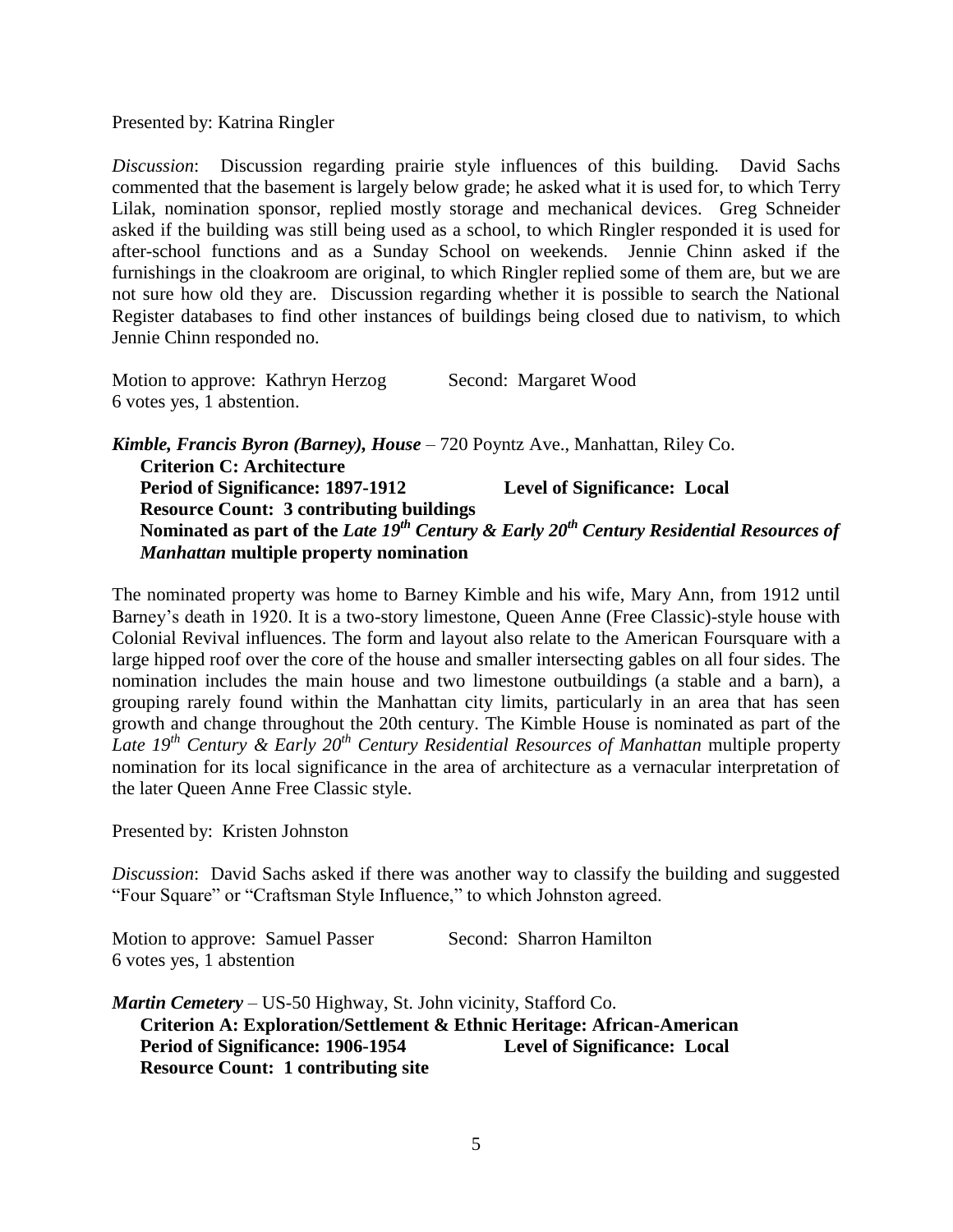The Martin Cemetery is nominated for its local significance in the areas of Exploration/Settlement and African American Ethnic Heritage. This small half-acre burial ground south of St. John in Ohio Township holds the remains of members of the Joseph Martin family. It is significant as the only known vestige of a unique group of African American settlers from Illinois. Their houses of worship are gone, and their descendants have moved away. The cemetery, however, remains as a reflection of their contributions to the history of Stafford County. The cemetery includes the graves of approximately 20 people, though only a few are marked.

Presented by: Amanda Loughlin

*Discussion*: Margaret Wood suggested the addition of Criterion D in association with the potential to identify other graves through non-invasive means. Upon further discussion, Loughlin suggested that the nomination be amended to explain the Criterion D consideration. David Sachs congratulated Taylor Clark, who authored this nomination as part of a 4H project. He remarked that it was well done and he appreciated allowing this story to be told.

| Motion to approve: Margaret Wood | Second: Kathryn Herzog |
|----------------------------------|------------------------|
| 6 votes yes, 1 abstention        |                        |

*Papes Barn* – 890 Ellis Ave., Ellis vicinity, Ellis Co.

**Criterion A: Agriculture Criterion C: Architecture Period of Significance: 1910-1965 Level of Significance: Local Resource Count: 1 contributing building Nominated as part of the** *Historic Agriculture-Related Resources of Kansas* **multiple property nomination**

The Papes Barn, constructed in ca. 1910, is nominated for its local significance in the area of agriculture as it relates to Ellis County's early agricultural history and the family farm economy of the early 1900s. The limestone barn also is nominated for its architectural significance as a vernacular gambrel-roof barn, which was specifically designed for hay storage essential to raising livestock. Czech immigrants Ignaz & Josephine Papes were part of a six-family settlement south of the town of Ellis in Smoky Hill Township. Their barn is one of two surviving resources associated with early Czech settlement in the township. It is nominated as part of the *Historic Agriculture-Related Resources of Kansas* multiple property nomination.

Presented by: Amanda Loughlin

*Discussion*: David Sachs remarked that this is a good nomination which contributes to our understanding of the history of the state.

*Public Discussion*: An unidentified audience member asked for clarification regarding the size of the stones and the use of the barn, to which Loughlin replied the stones are about 18 inches in diameter and the barns were used mainly for milking. The barn initially housed cattle and horses and later was used as a small dairy.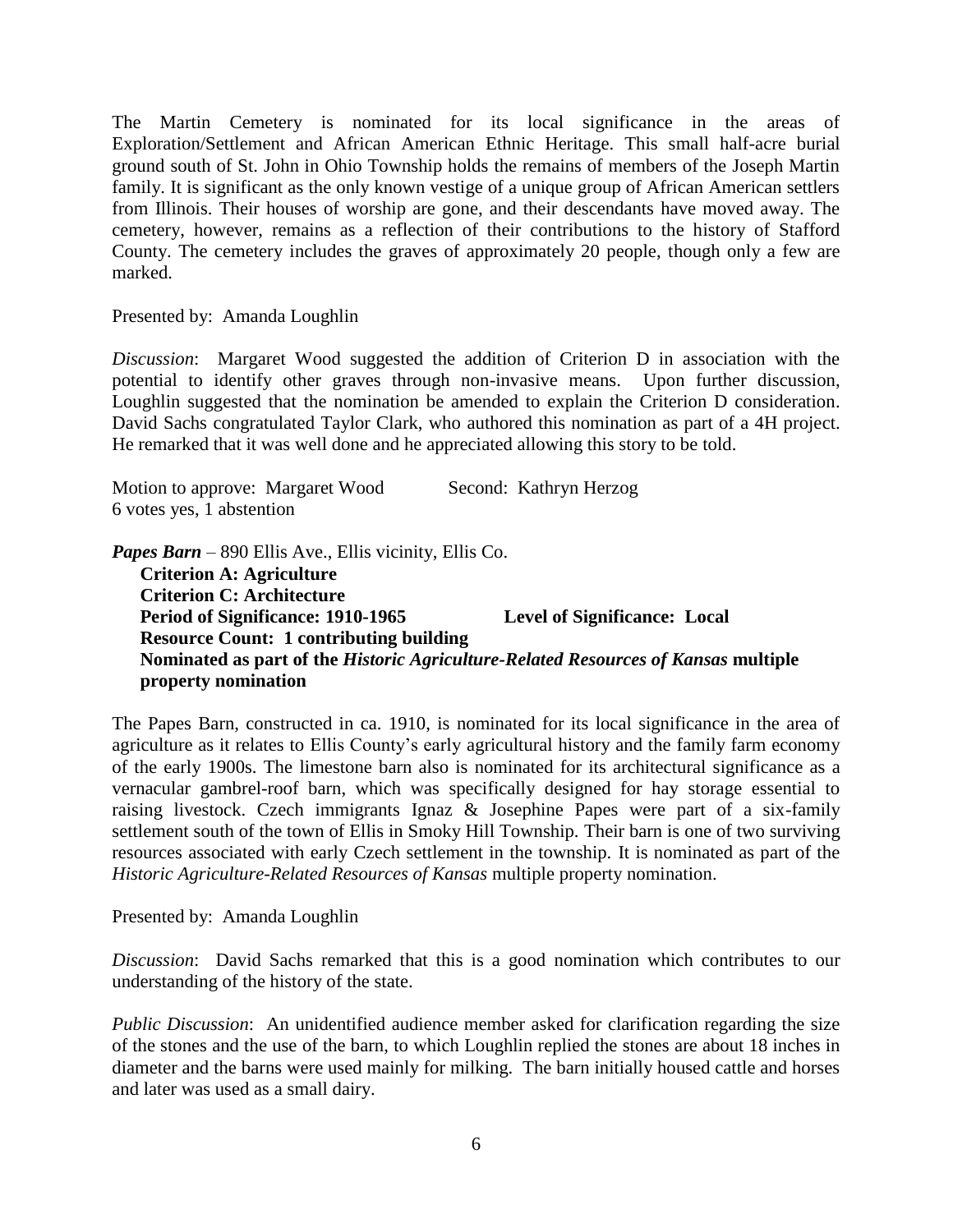Motion to approve: Samuel Passer Second: Sharron Hamilton 6 votes yes, 1 abstention

#### **Other Business**

The next meeting of the Historic Sites Board of Review will be November 5, 2015 at 9:00 A.M. at the Kansas Museum of History in the Museum Classrooms. The meeting adjourned at 10:33 A.M.

# ATTACHMENT 1

# **Shulthis Stadium Grandstand – August 8, 2015 HSBR report**

A constituent in Independence, Mark Metcalf, submitted the initial Preliminary Site Information Questionnaire (PSIQ) on March 7, 2013. We replied that the grandstand was potentially eligible. Staff members made a site visit to the stadium on May 28, 2013 and met with representatives of both the city and the school to discuss listing the property in the National Register and the available incentives (possible Heritage Trust Fund grant; state rehabilitation tax credits).

The Independence School District was already familiar with the National Register program and credits, having previously listed the Independence Junior High School and receiving state tax credits in the amount of \$2,966,678 in 2012. After our staff visit, the school submitted a conceptual rehabilitation plan for the stadium that did not meet the Secretary of Interior's *Standards for Rehabilitation* (basically the seating area would be removed and a roof installed; the building no longer functioning or appearing like a grandstand). We suggested ways they could meet the Standards and still accomplish their goals for the building, but never received another proposal.

On August 25, 2014, we received a draft National Register nomination from Mark Metcalf. This draft needed some revisions. Mark submitted a revised National Register nomination for the stadium on April 24, 2015. After the school board voted on May 13th to continue with a redevelopment project that would likely demolish the stadium, we received a letter from Mark on May 18, 2015 formally stating he wanted to nominate the property. From the beginning of the process, we had informed Mark that it would be best to wait and nominate the stadium with owner support; after the May 13th meeting it was clear to the nomination sponsor that this was not forthcoming. On June 5, we notified the Historic Preservation & Resource Commission in Independence per the requirements of 36CFR 60-61 and Section IV of the "Procedures for Implementation of Certified Local Governments in Kansas' and gave them the opportunity to comment on the National Register nomination. On July 9, we formally notified the city and school board that the nomination would be considered at the August 8th meeting of the Historic Sites Board of Review.

The July 14 edition of the Independence *Daily Reporter* ran a headline article that the Independence Board of Education voted to demolish the stadium. On July 20, we were informed